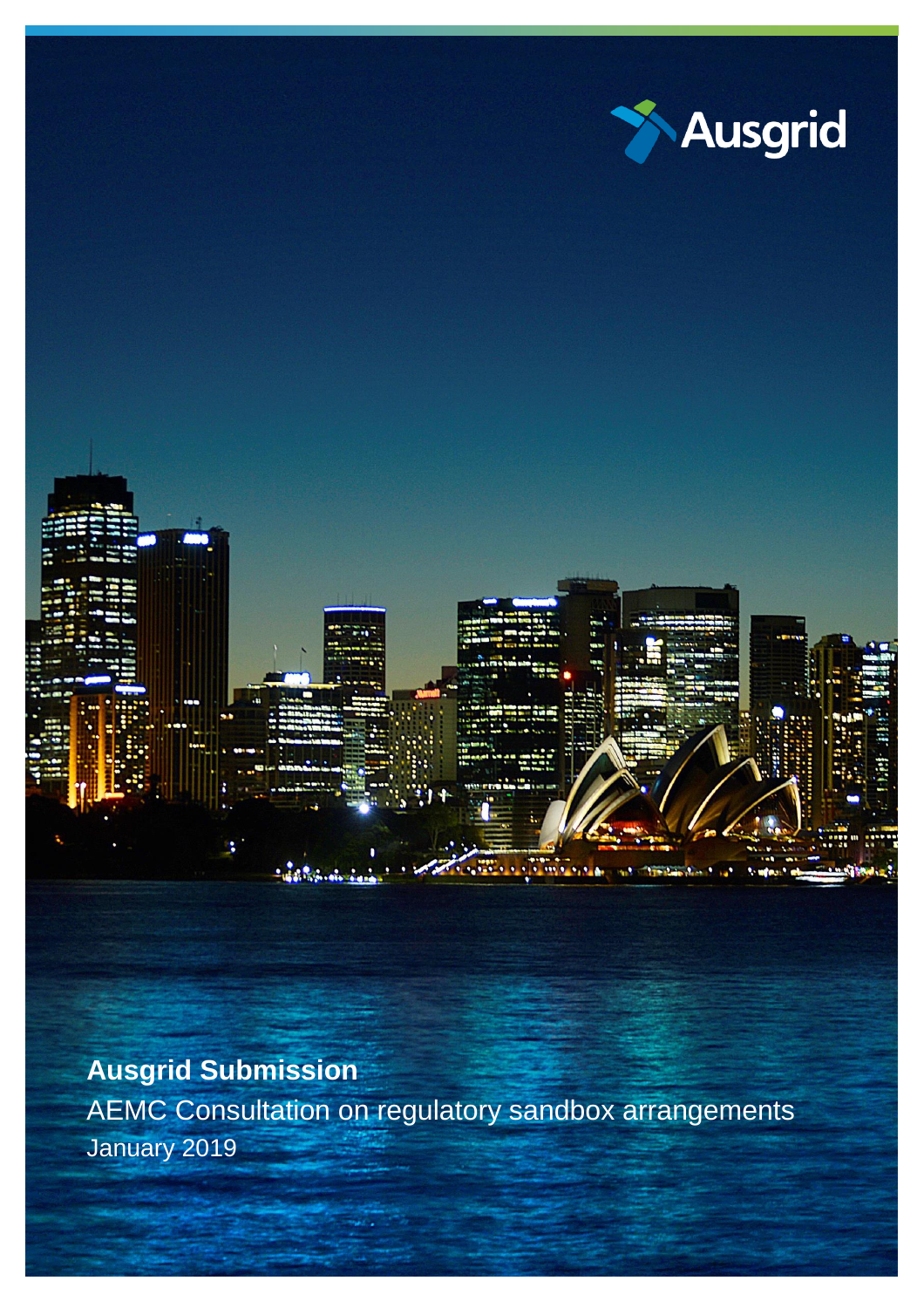

31 January 2019

Attn: Mr Owen Pascoe Australian Energy Market Commission PO Box A2449 SYDNEY SOUTH NSW 1235

Lodged online

Dear Mr Pascoe

Ausgrid is pleased to provide this submission to the AEMC consultation paper on regulatory sandbox arrangements to support proof-of-concept trials (the consultation paper).

The electricity industry is going through a period of significant change. Like other parts of the energy system, our network needs to adapt to this new landscape and manage a growing mix of distributed energy resources and other technologies across the grid.

There is a risk that our regulatory framework will be slow to adapt to the pace of change and hinder the adoption of new technologies that will assist the efficient transition to a low carbon future. For this reason, we support the development of regulatory sandbox arrangements that will encourage innovation and the trial of new technologies that will help distribution networks to evolve.

This submission provides views on each of the questions raised by the AEMC in its consultation paper. We consider that formal, predictable, regulatory sandbox arrangements are required to provide the flexibility and certainty sought by stakeholders.

We are committed to working with the AEMC on its 2019 Electricity Networks Economic Regulatory Framework Review. Should the AEMC have any questions in relation to this submission, please contact John Skinner, Regulatory Policy Manager on 02 9269 4357 or john.skinner@ausgrid.com.au.

Yours sincerely

Stelet Eme

Iftekhar Omar Head of Regulation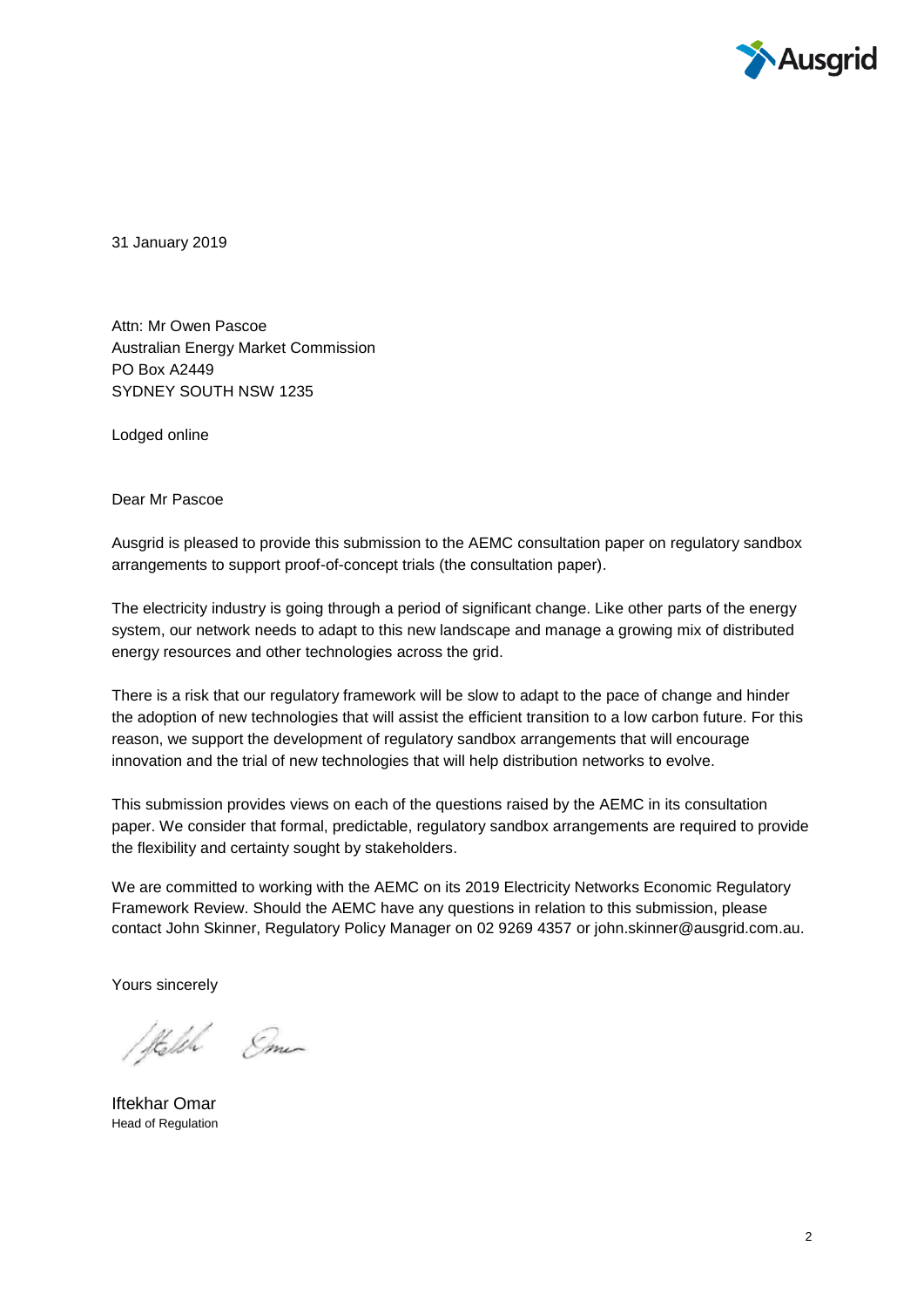## **Feedback on individual questions**

| <b>Questions</b>                                 |                                                                                                                                       | <b>Feedback</b>                                                                                                                                                                                                                                                                                                                                                                                                                                                                                                                                                                                          |
|--------------------------------------------------|---------------------------------------------------------------------------------------------------------------------------------------|----------------------------------------------------------------------------------------------------------------------------------------------------------------------------------------------------------------------------------------------------------------------------------------------------------------------------------------------------------------------------------------------------------------------------------------------------------------------------------------------------------------------------------------------------------------------------------------------------------|
| Question 1 - Other sandbox examples              |                                                                                                                                       |                                                                                                                                                                                                                                                                                                                                                                                                                                                                                                                                                                                                          |
|                                                  | Are there other examples of regulatory sandbox<br>arrangements that are relevant when considering<br>these arrangements for the NEM?? | The Singapore Energy Market Authority's (EMA) Regulatory Sandbox, while<br>mentioned in the Letter from the Senior Committee of Officials, is not referred to in<br>the AEMC's consultation paper. The EMA's Regulatory Sandbox contains a number<br>of useful features, including a public register of ongoing sandbox trials which provides<br>information about trials that are underway.                                                                                                                                                                                                             |
| Question 2 - Other relevant trials               |                                                                                                                                       |                                                                                                                                                                                                                                                                                                                                                                                                                                                                                                                                                                                                          |
| (a)                                              | What other proof-of-concept trials are relevant when<br>considering formal regulatory sandbox arrangements<br>for the NEM?            | The AEMC discussion paper lists a range of trial projects being conducted across the<br>energy sector. The list of projects includes a number of battery trials, such as Bruny<br>Island Battery trial, Hornsdale wind farm battery trial, and AGL's virtual power plant in<br>South Australia.<br>Ausgrid has identified community batteries as an efficient option that has yet to be<br>fully explored in the national energy market. A trial of such an initiative is likely to<br>require formal sandbox arrangements as it will likely challenge many existing<br>regulations and metrology rules. |
| Question 3 - Barriers to proof-of-concept trials |                                                                                                                                       |                                                                                                                                                                                                                                                                                                                                                                                                                                                                                                                                                                                                          |
| (a)                                              | Are proof-of-concept trials being inhibited by current<br>market regulations or processes?                                            | Energy market regulation is a complex mix of national and state laws and regulations.<br>There is no doubt that trying to navigate energy market regulation would be a<br>daunting prospect for entrepreneurs not familiar with energy regulation. While it is                                                                                                                                                                                                                                                                                                                                           |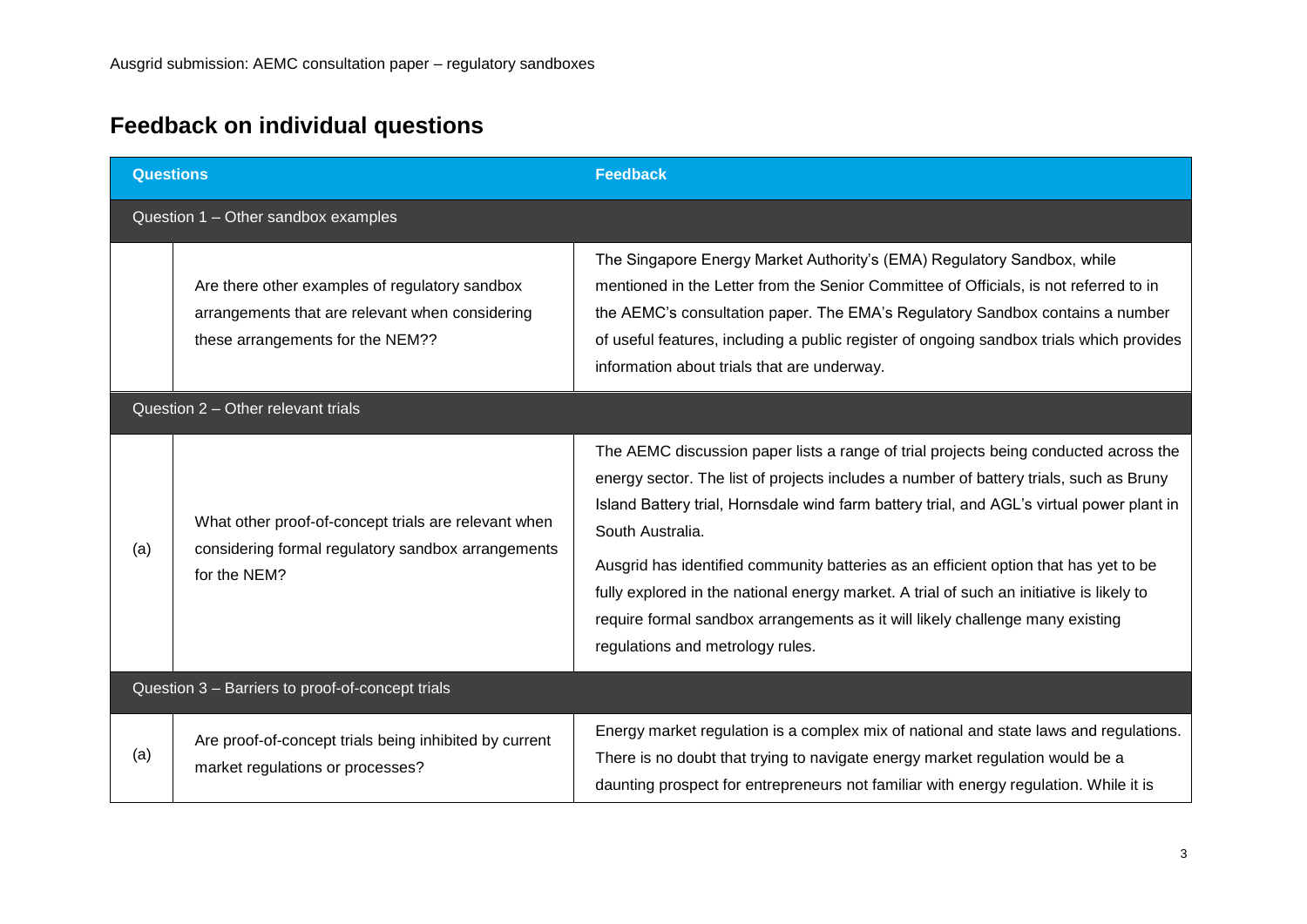

| <b>Questions</b>                                            |                                                                                                                                                                                                | <b>Feedback</b>                                                                                                                                                                                                                                                                                                                                                                                                                                                                                                                                                                                                                                                                    |
|-------------------------------------------------------------|------------------------------------------------------------------------------------------------------------------------------------------------------------------------------------------------|------------------------------------------------------------------------------------------------------------------------------------------------------------------------------------------------------------------------------------------------------------------------------------------------------------------------------------------------------------------------------------------------------------------------------------------------------------------------------------------------------------------------------------------------------------------------------------------------------------------------------------------------------------------------------------|
|                                                             |                                                                                                                                                                                                | likely that some trials will have been inhibited by regulation, in some instances it may<br>be policy, rather than regulation, that is hindering trials.                                                                                                                                                                                                                                                                                                                                                                                                                                                                                                                           |
| (b)                                                         | If so, what are the potential barriers to proof-of-<br>concept trials that might be addressed by a regulatory<br>sandbox initiative?                                                           | If a regulatory sandbox contains a service that provides 'fast, frank feedback' for<br>innovators, then there is the potential for the regulatory barrier associated with<br>navigating complex energy market regulation to be lowered.<br>However, consistent with the EMA model, an application to participate in the<br>regulatory sandbox is still likely to require some investigation of the legal/regulatory<br>requirements that may need to be relaxed. This means that a proponent will still need<br>to acquire at least a basic understanding of the regulatory regime.                                                                                                |
| Question 4 - Access to guidance on the regulatory framework |                                                                                                                                                                                                |                                                                                                                                                                                                                                                                                                                                                                                                                                                                                                                                                                                                                                                                                    |
| (a)                                                         | Is there a lack of access to guidance for innovative<br>new entrants on navigating the energy regulatory<br>framework?                                                                         | Yes, Ausgrid agrees that there is a lack of guidance for innovative new entrants on<br>navigating the energy regulatory framework.                                                                                                                                                                                                                                                                                                                                                                                                                                                                                                                                                 |
| (b)                                                         | If so:<br>What type of guidance is needed?<br>Who should provide it?<br>Should guidance be coordinated across the<br>AER, AEMO and AEMC?<br>How should the provision of guidance be<br>funded? | To be effective, any request for guidance should require a proponent to complete an<br>application form outlining the key features of the proposed project. This will ensure<br>that market bodies have enough information to provide meaningful advice to<br>proponents. It will also ensure that proponents think carefully about their innovation<br>project prior to approaching one of the market bodies.<br>In our view, the provision of formal, written, advice is inconsistent with the goal of<br>fast, frank feedback for innovators. We support the provision of advice in a manner<br>similar to Ofgem's Innovation Link. The advice provided by Ofgem is an informal |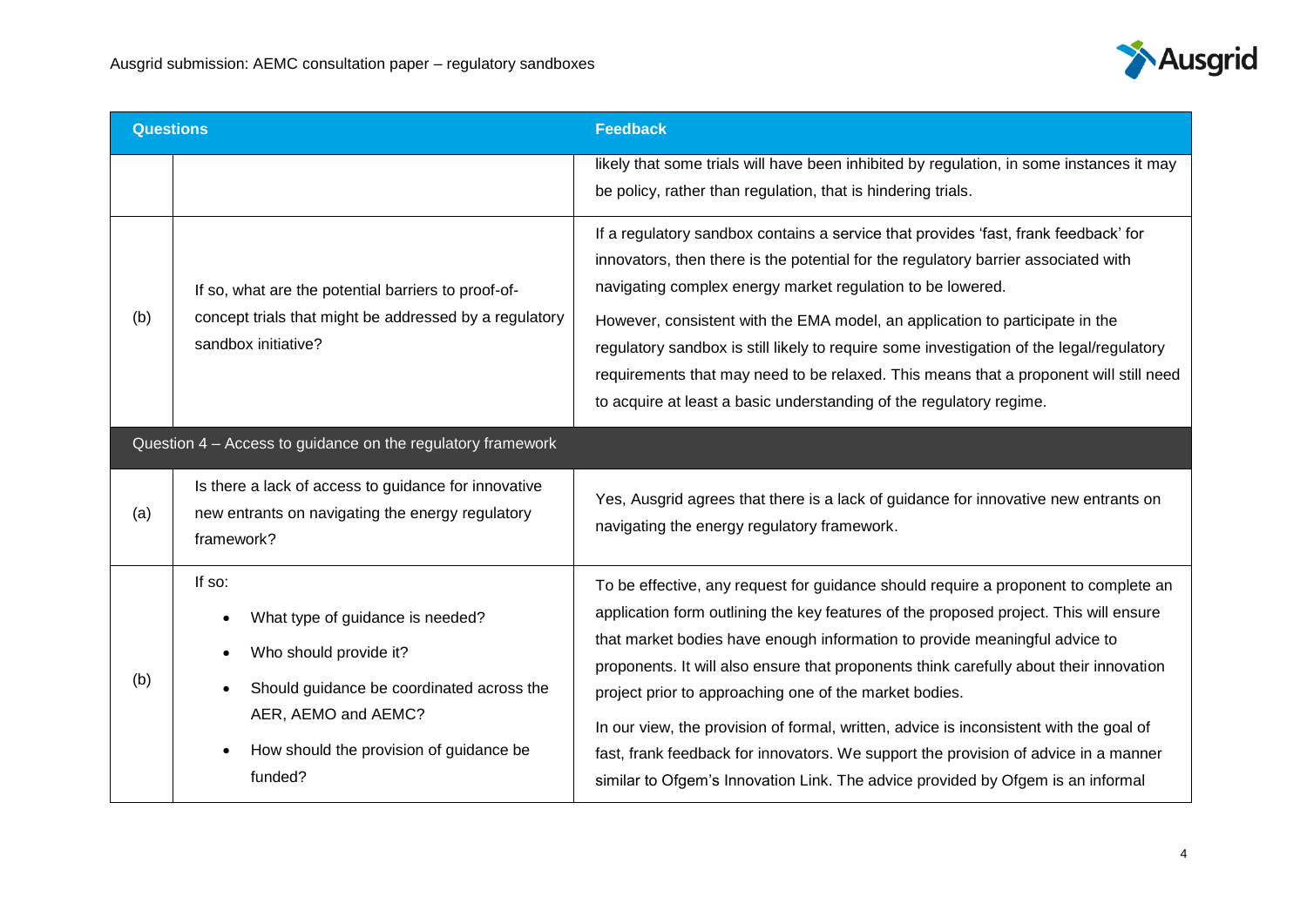

| <b>Questions</b>                                     |                                                                                                                                                                                                        | <b>Feedback</b>                                                                                                                                                                                                                                                                                           |
|------------------------------------------------------|--------------------------------------------------------------------------------------------------------------------------------------------------------------------------------------------------------|-----------------------------------------------------------------------------------------------------------------------------------------------------------------------------------------------------------------------------------------------------------------------------------------------------------|
|                                                      | Should an application be required in order to<br>$\bullet$<br>gain access to detailed guidance? If so, what<br>criteria should apply?                                                                  | steer from the regulatory experts, rather than an official view. Such an approach will<br>also ensure that the costs of such a program are minimised.<br>If such an arrangement is to be established in the NEM, the market bodies should be<br>required to coordinate their advice.                      |
| (c)                                                  | Is there a role for binding advice from market bodies<br>on certain aspects of the regulatory framework to<br>support proof-of-concept trials?                                                         | Ausgrid does not see the need for binding advice from market bodies. Such an<br>approach will increase costs and likely lead to a more risk averse approach by the<br>market bodies. There is also a risk that binding advice from market bodies will be<br>seen as a cheaper substitute to legal advice. |
| Question 5 - Trials under AER enforcement discretion |                                                                                                                                                                                                        |                                                                                                                                                                                                                                                                                                           |
| (a)                                                  | Is the AER's ability to issue no action letters, provide<br>waivers and exemptions, and use its enforcement<br>discretion sufficient to facilitate proof-of-concept trials<br>in the NEM? If not, why? | We do not view no action letters, waivers and exemptions as the best option for<br>facilitating proof of concept trials. In our view, these options are not as transparent or<br>predictable as more formal sandbox arrangements and are more open to regulatory<br>discretion.                           |
| (b)                                                  | Is there a need for a more formal process for<br>proponents of proof-of-concept trials to seek a no<br>action letter?                                                                                  | Should no action letters be the AEMC's preferred approach, we would support a<br>more formal process to apply for a no action letter.                                                                                                                                                                     |
| (c)                                                  | Should no action letters that facilitate innovation or<br>proof-of-concept trials be made public?                                                                                                      | Should this be the AEMC's preferred approach, we would support the no action<br>letters being made public, subject to the removal of confidential information.                                                                                                                                            |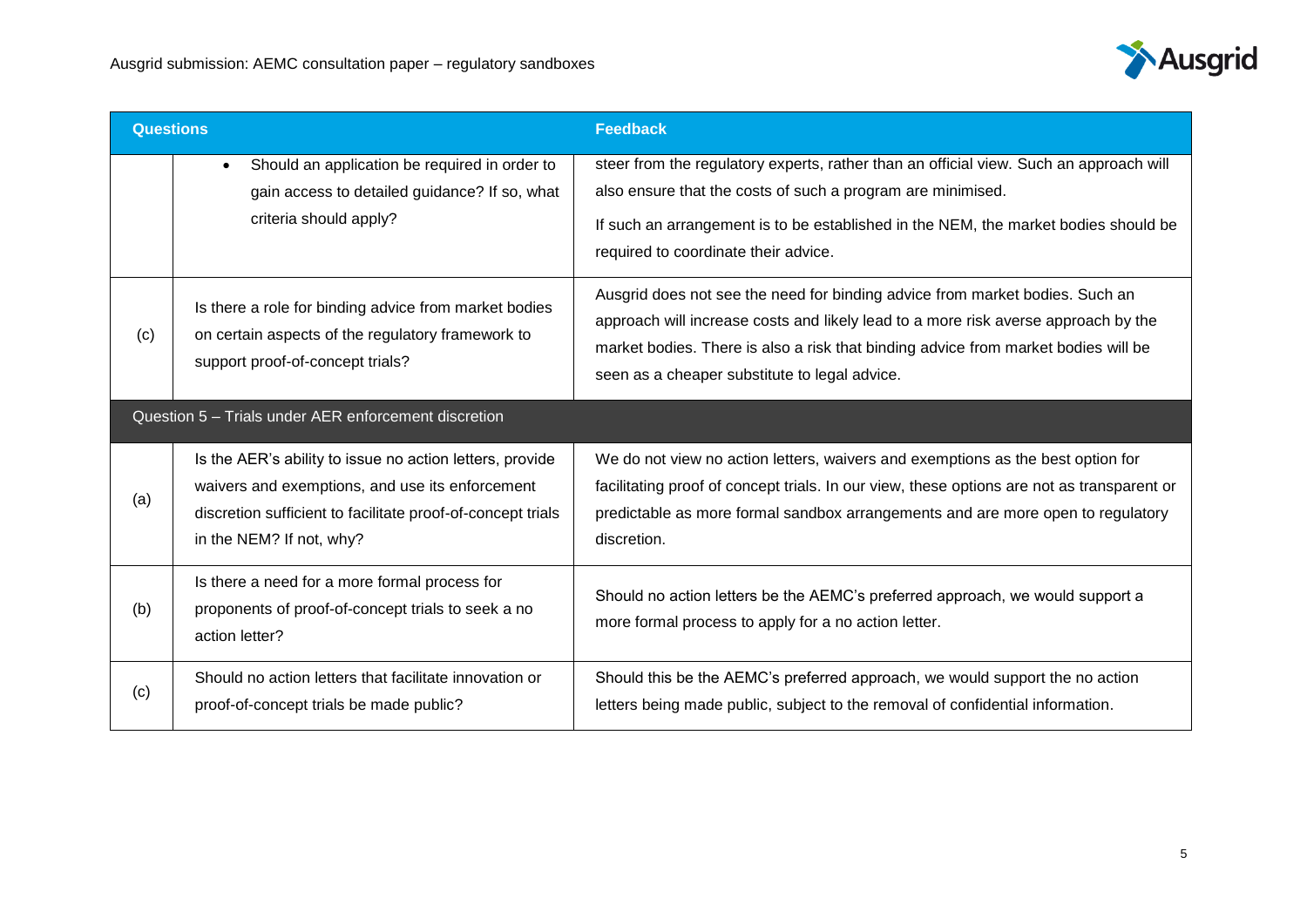

| <b>Questions</b>                                                           |                                                                                                                                                                                                                                                 | <b>Feedback</b>                                                                                                                                                                                                                                                                                                                                                                                         |  |
|----------------------------------------------------------------------------|-------------------------------------------------------------------------------------------------------------------------------------------------------------------------------------------------------------------------------------------------|---------------------------------------------------------------------------------------------------------------------------------------------------------------------------------------------------------------------------------------------------------------------------------------------------------------------------------------------------------------------------------------------------------|--|
|                                                                            | Question 6 - The need for a formal regulatory sandbox                                                                                                                                                                                           |                                                                                                                                                                                                                                                                                                                                                                                                         |  |
| (a)                                                                        | Would formal regulatory sandbox arrangements,<br>where some regulatory requirements are relaxed on a<br>time-limited basis whilst appropriate safeguards<br>remain in place, serve to better facilitate proof-of-<br>concept trials in the NEM? | Yes, Ausgrid supports formal sandbox arrangements. Formal regulatory<br>requirements will ensure predictability and certainty for proponents. Importantly, the<br>formal regulatory arrangements need not be onerous. A review of overseas sandbox<br>arrangements demonstrates that the sandbox framework can be relatively simple.                                                                    |  |
| (b)                                                                        | What other regulatory tools are needed to facilitate<br>proof-of-concept trials?                                                                                                                                                                | We have not identified other tools that are needed to facilitate trials.                                                                                                                                                                                                                                                                                                                                |  |
| Question 7 - Design of formal regulatory sandbox arrangements, if required |                                                                                                                                                                                                                                                 |                                                                                                                                                                                                                                                                                                                                                                                                         |  |
| (a)                                                                        | If required, should the objective of the formal<br>regulatory sandbox arrangements be to facilitate<br>further proof-of-concept trials in the NEM? If not, what<br>should the objective be?                                                     | Ausgrid agrees that the objective of any sandbox arrangements should be to facilitate<br>proof-of-concept trials. The overall objective of sandbox arrangement is to encourage<br>innovation, thereby improving dynamic efficiency and delivering better outcomes for<br>customers. We consider that economic efficiency and the long-term interests of<br>customers should be a primary consideration. |  |
| (b)                                                                        | If required, what metrics should be used to measure<br>the success of a formal regulatory sandbox<br>arrangement?                                                                                                                               | We do not have a view on what metrics should be used to measure the success of a<br>sandbox arrangement. However, sandbox proponents should be required to report on<br>the success or otherwise of their sandbox project, as well as the key findings from the<br>trial. This report should be made public following the conclusion of the trial.                                                      |  |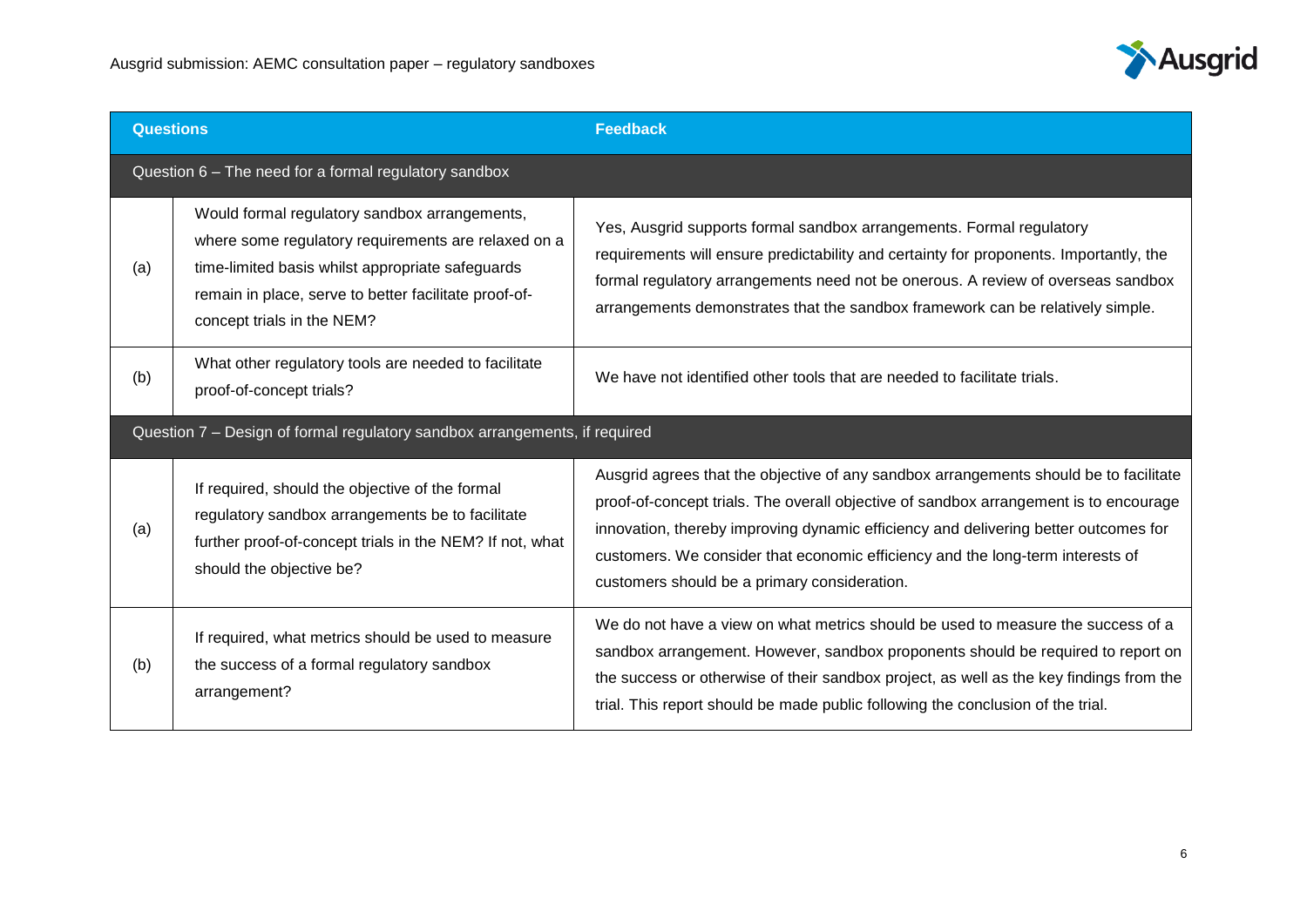

| <b>Questions</b> |                                                                                                           | <b>Feedback</b>                                                                                                                                                                                                                                                                                                                                                                                                                                                                                                                                                                                                                                                                                                                                                                                                                                                                                                                                                                                                                                                                        |
|------------------|-----------------------------------------------------------------------------------------------------------|----------------------------------------------------------------------------------------------------------------------------------------------------------------------------------------------------------------------------------------------------------------------------------------------------------------------------------------------------------------------------------------------------------------------------------------------------------------------------------------------------------------------------------------------------------------------------------------------------------------------------------------------------------------------------------------------------------------------------------------------------------------------------------------------------------------------------------------------------------------------------------------------------------------------------------------------------------------------------------------------------------------------------------------------------------------------------------------|
| (c)              | If required, what should be the high-level criteria for<br>accessing a regulatory sandbox arrangement?    | In November 2018 Ausgrid hosted a 'Network of the Future' forum with consumers,<br>researchers, industry representatives and other networks. In that forum, participants<br>developed a set of principles against which Ausgrid will assess innovation projects.<br>It was agreed by participants that all innovation projects must be in the long-term<br>interests of consumers with respect to price, quality, safety, reliability and security of<br>supply. In relation to innovation, this means that all projects must be safe and create<br>value for customers. The principles developed to assess individual innovation<br>projects were as follows:<br>Maximise economic utility of new and existing assets<br>Lower costs for customers<br>Solve a specific problem<br>Unique-ness of problem and collaborative opportunities<br>$\bullet$<br>Accelerate cost effective decarbonisation<br>Improve fairness<br>Reliability and price<br>These principles could be used by the AEMC to inform the development of high level<br>criteria for accessing sandbox arrangements. |
| (d)              | How could fairness be addressed in the case where<br>proponents of similar trials apply to access sandbox | We think it unlikely that proponents of similar trials will apply to access sandbox<br>arrangements simultaneously. In our view, there should not be a formal 'call' for<br>sandbox projects, but proponents should apply on an 'as-needed' basis. For this                                                                                                                                                                                                                                                                                                                                                                                                                                                                                                                                                                                                                                                                                                                                                                                                                            |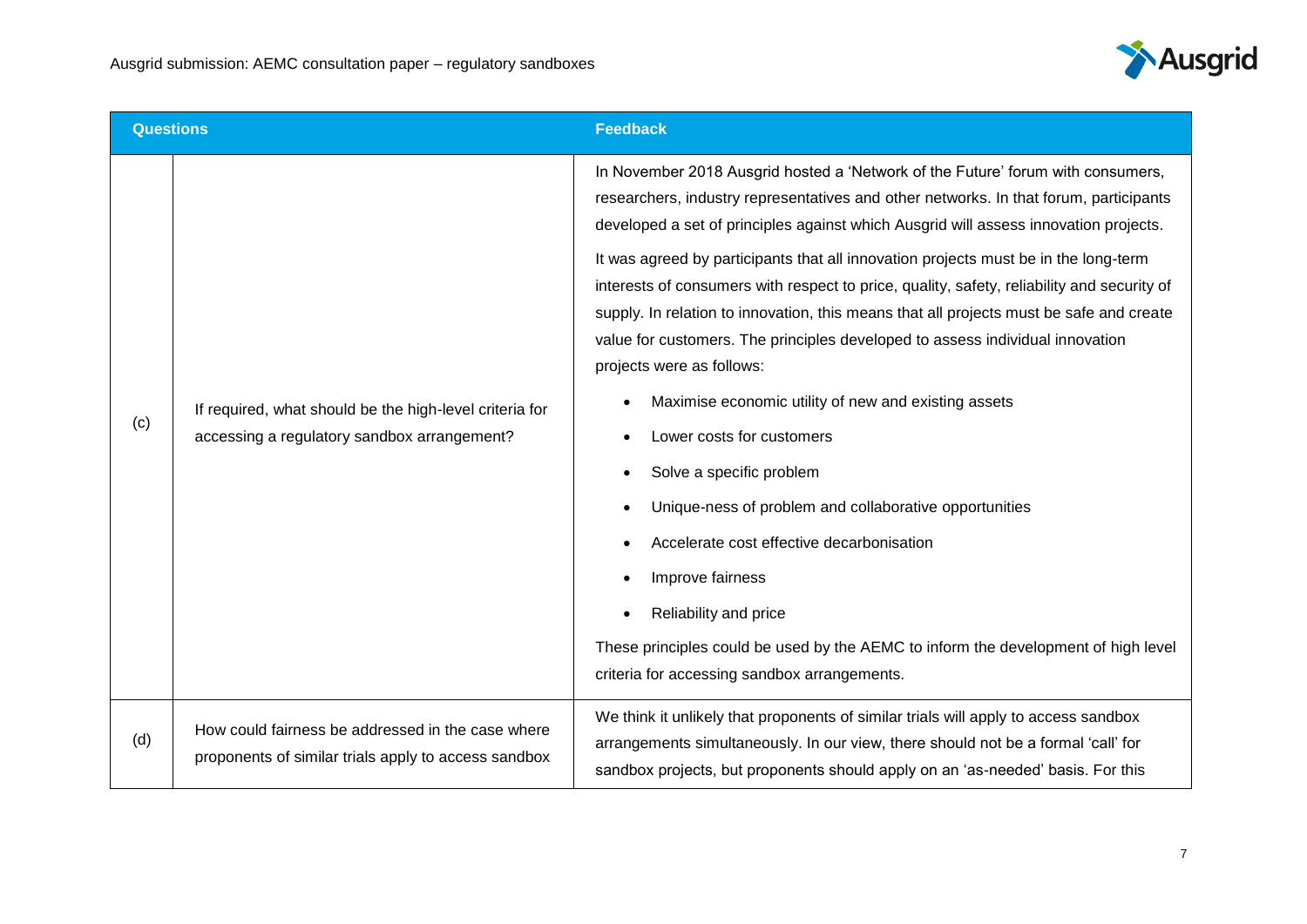

| <b>Questions</b>                                      |                                                                                                                                                                                                                                                                                                                                                        | <b>Feedback</b>                                                                                                                                                                                                                                                                                                                                                                                                                                                                                                                                                                                                                                                                                                                                                                                                                                                                                      |
|-------------------------------------------------------|--------------------------------------------------------------------------------------------------------------------------------------------------------------------------------------------------------------------------------------------------------------------------------------------------------------------------------------------------------|------------------------------------------------------------------------------------------------------------------------------------------------------------------------------------------------------------------------------------------------------------------------------------------------------------------------------------------------------------------------------------------------------------------------------------------------------------------------------------------------------------------------------------------------------------------------------------------------------------------------------------------------------------------------------------------------------------------------------------------------------------------------------------------------------------------------------------------------------------------------------------------------------|
|                                                       | arrangements but only a limited number of trials can<br>be accepted?                                                                                                                                                                                                                                                                                   | reason, we consider that access to sandbox arrangements should be granted on a<br>first come, first served basis. However, there is no reason why two proponents with<br>similar projects could not both be granted a sandbox.<br>We do not have a firm view on what regulatory arrangements should be in scope for                                                                                                                                                                                                                                                                                                                                                                                                                                                                                                                                                                                  |
| (e)                                                   | If required, what should be the key features of a<br>formal regulatory sandbox arrangement for the NEM?<br>What regulatory arrangements should be<br>within scope to consider for relaxation?<br>What should be the safeguards for<br>consumers?<br>What obligations should be placed on the<br>participants (e.g. knowledge sharing<br>requirements)? | relaxation in a regulatory sandbox, however we do not see the need to unnecessarily<br>restrict areas of regulation that might be suitable for sandbox trials.<br>That said, it is very important that consumers are adequately protected for the<br>duration of any trial, particularly if regulations involving consumer protections are<br>relaxed. Possible safeguards might include:<br>Participation in a trial must be voluntary<br>Consumers must not be worse off by participating in the trial<br>$\bullet$<br>At the end of the trial, consumers must be able to fall back on their pre-<br>existing consumer protections<br>As discussed in 7(b), in our view sandbox proponents should be required to provide a<br>report at the end of the trial. This report should outline the success or otherwise of<br>the trial, as well as any key findings. This report should be made public. |
| Question 8 - Trialing innovative regulatory processes |                                                                                                                                                                                                                                                                                                                                                        |                                                                                                                                                                                                                                                                                                                                                                                                                                                                                                                                                                                                                                                                                                                                                                                                                                                                                                      |
| (a)                                                   | How could formal regulatory sandbox arrangements<br>be used to trial changes to regulatory arrangements<br>to guide adoption of reforms across the market?                                                                                                                                                                                             | We do not see the need to 'trial' changes to regulatory arrangements. Should a trial<br>project reveal the need for a change in regulatory arrangements, the proponent can<br>initiate a rule change request at the end of the trial.                                                                                                                                                                                                                                                                                                                                                                                                                                                                                                                                                                                                                                                                |